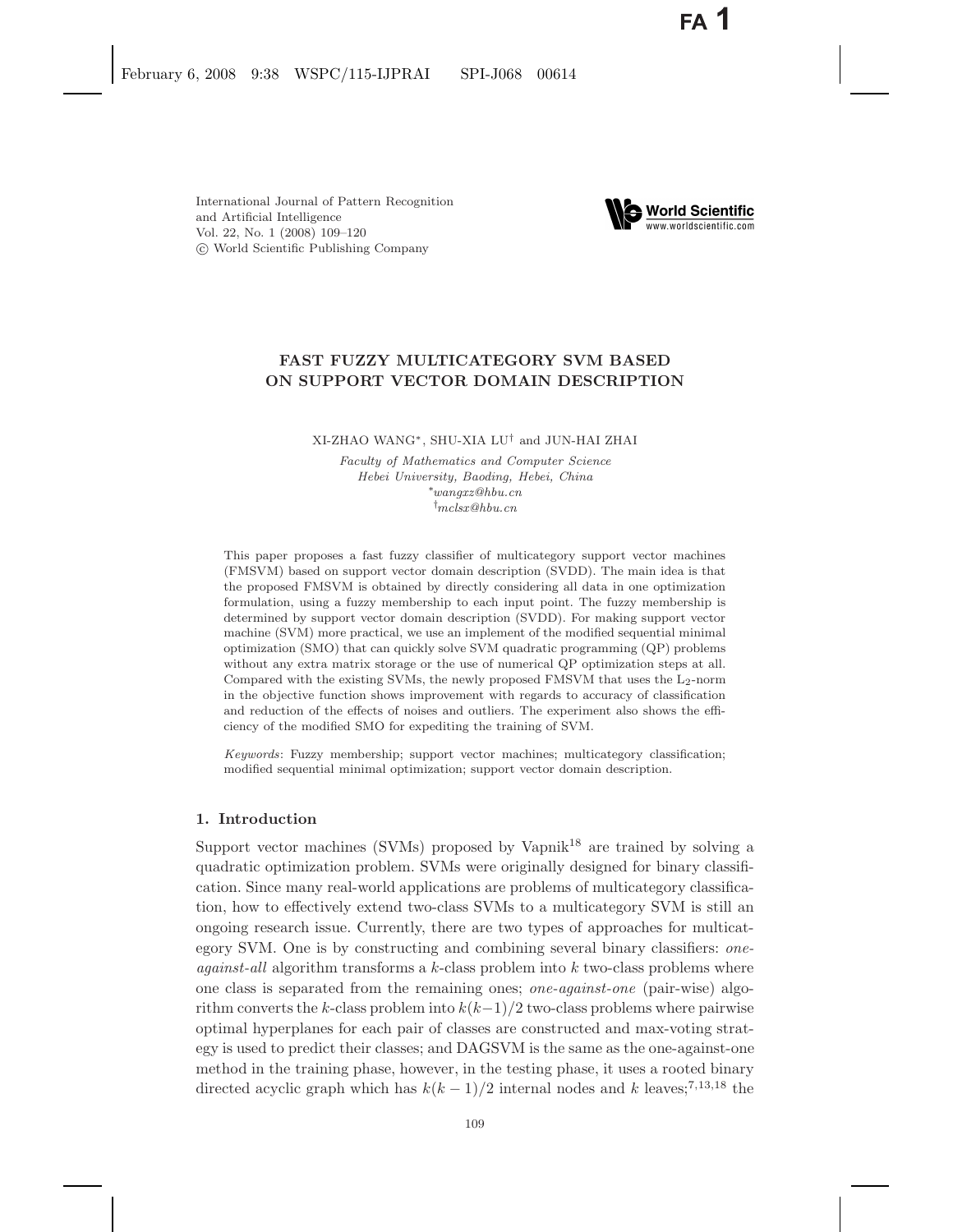other is by directly considering all data in one optimization formulation based on *multiclass support vector machines* (MSVM).<sup>4,20</sup> We propose a new classifier of fuzzy multicategory Support Vector Machines, which extends the method of multiclass support vector machines (MSVM) by using a fuzzy membership to each input point. Our formulation that uses the  $L_2$ -norm in the objective function has some additional advantages such as strong convexity. It aims to enhance the generation capability of the FMSVM. Fuzzy Support Vector Machines (FSVMs) can be applied to reduce the effects of noises and outliers.<sup>8,9,17</sup> The fuzzy membership is determined by the method of support vector domain description (SVDD). The fuzzy membership is defined according to the position of samples in sphere space.<sup>11,15,16</sup>

For speeding up the training of SVM, we use an implement of the modified SMO that can quickly solve the SVM (support vector machine) QP (quadratic programming) problems without any extra matrix storage or the use of numerical  $QP$  optimization steps at all.<sup>6,14</sup> SMO decomposes the overall  $QP$  problem into QP sub-problems by using Osuna's theorem to ensure convergence. For making SVM more practical, special algorithms are developed, such as Vapnik's chunking, Osuna's decomposition, Platt's SMO<sup>12</sup> and Joachims's SVM<sup>light</sup>.<sup>5</sup> They make the training of SVM possible by breaking the large QP problem into a series of smaller QP problems and optimizing only a subset of training data patterns at each step. These approaches are categorized as the working set methods. Later, Keerthi *et al.*<sup>6,14</sup> ascertained inefficiency associated with Platt's SMO and suggested two modified versions of SMO that are much more efficient than Platt's original SMO. The second modification is particularly good and used in popular SVM packages such as a library for support vector machines (LIBSVM).<sup>3</sup> We use the second modified SMO algorithm.

Compared with the existing SVM algorithms, the newly proposed FMSVM show improvement in aspects of classification accuracy and reduction of the effects of noises and outliers. Numerical simulations show the feasibility and effectiveness of this algorithm.

This paper consists of the following sections. Section 2 gives an overview of the modified SMO. Section 3 proposes the new classifier of the fuzzy multicategory support vector machines (FMSVM). Section 4 provides some simulations to demonstrate the feasibility and effectiveness of the FMSVM. And the last section concludes this paper.

# **2. The Modified SMO**

Given l data points  $(x_1, y_1), \ldots, (x_l, y_l)$ , where  $x_i \in \mathbb{R}^N$  and  $y_i \in \{-1, 1\}$ . Training an SVM in classification can be formulated as

$$
\min_{w,b,\xi} \psi(w,b,\xi) = \frac{1}{2} ||w||^2 + C \sum_{i=1}^l \xi_i
$$
  
s.t.  $y_i((w \cdot x_i) - b) + \xi_i \ge 1, \quad \xi_i \ge 0, \quad i = 1, ..., l.$  (1)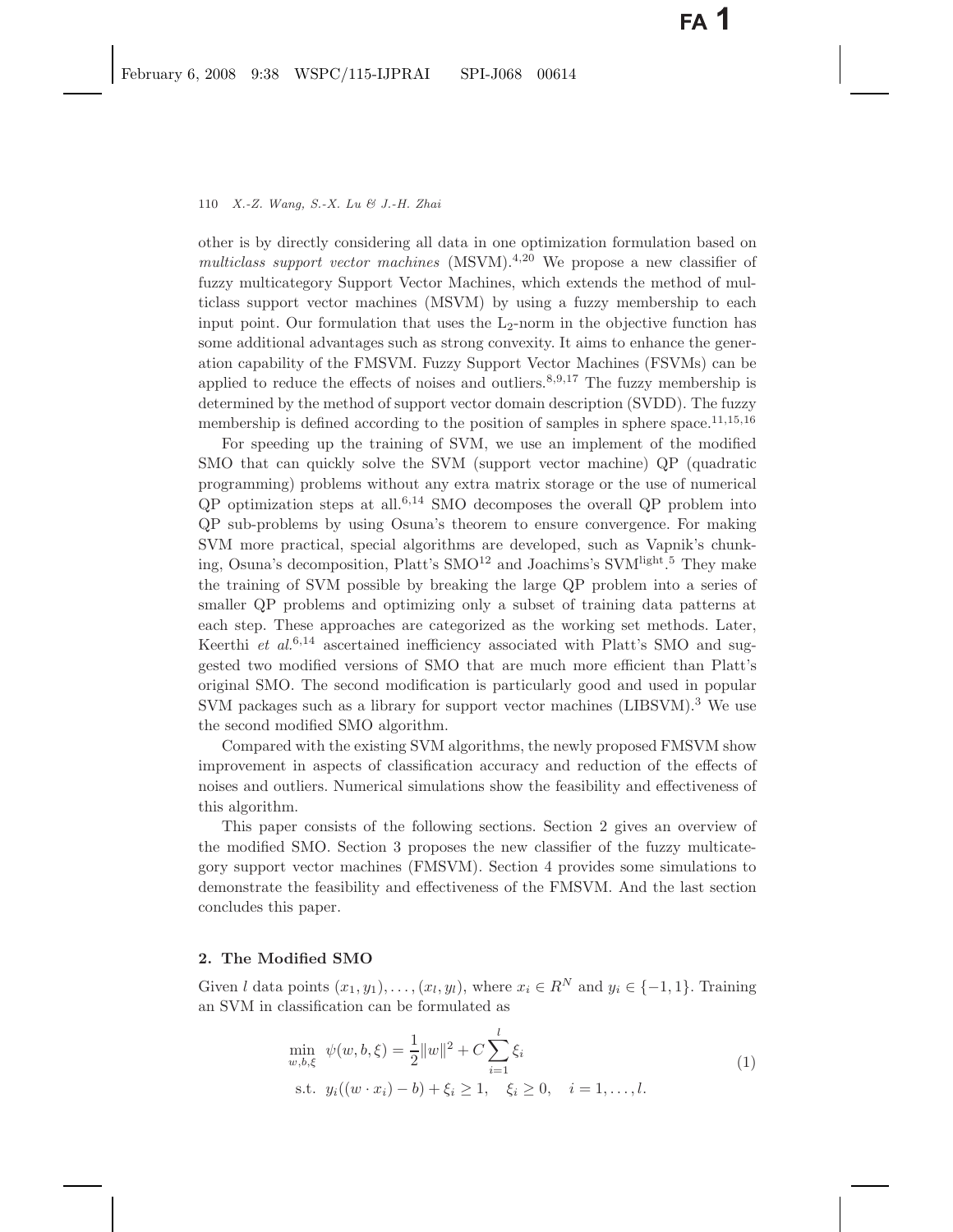The Wolfe dual problem of (1) is

$$
\max \sum_{i=1}^{l} \alpha_i - \frac{1}{2} \sum_{i=1}^{l} \sum_{j=1}^{l} \alpha_i \alpha_j y_i y_j K(x_i, x_j)
$$
  
s.t. 
$$
\sum_{i=1}^{l} \alpha_i y_i = 0, \quad 0 \le \alpha_i \le C, \quad i = 1, ..., l
$$
 (2)

where  $K(x_i, x_j)$  is the kernel function.  $\alpha_i$  is the Lagrange multiplier to be optimized.  $C$  is the penalty parameter. After solving the problem  $(2)$ , the decision function

$$
f(x) = \operatorname{sgn}\left(\sum_{i=1}^{l} \alpha_i y_i K(x_i, x) - b\right).
$$



Fig. 1. The index of training data patterns.

Let

$$
I_0 \equiv \{i : 0 < \alpha_i < C\} \quad I_1 \equiv \{i : y_i = +1, \alpha_i = 0\} \quad I_2 \equiv \{i : y_i = -1, \alpha_i = C\}
$$
\n
$$
I_3 \equiv \{i : y_i = +1, \alpha_i = C\} \quad I_4 \equiv \{i : y_i = -1, \alpha_i = 0\}
$$
\n
$$
F_i \equiv \sum_{j=1}^l \alpha_j y_j K(x_j, x_i) - y_i, \quad b_{\text{up}} = \min\{F_i : i \in I_0 \cup I_1 \cup I_2\},
$$
\n
$$
b_{\text{low}} = \max\{F_i : i \in I_0 \cup I_3 \cup I_4\}
$$
\n
$$
I_{\text{up}} = \arg \min_i F_i, \quad I_{\text{low}} = \arg \max_i F_i, \quad \tau = 10^{-6}.
$$

The idea of the modified SMO is to optimize the two  $\alpha_i$  associated with  $b_{\text{up}}$  and  $b_{\rm low}$  at each step. Their associated indexes are  $I_{\rm up}$  and  $I_{\rm low}$ 

$$
\alpha_2^{\text{new}} = \alpha_2^{\text{old}} - \frac{y_2(F_1^{\text{old}} - F_2^{\text{old}})}{\eta}, \quad \alpha_1^{\text{new}} = \alpha_1^{\text{old}} + s(\alpha_2^{\text{old}} - \alpha_2^{\text{new}})
$$
(3)

where  $s = y_1 y_2$ ,  $\eta = 2K(x_1 \cdot x_2) - K(x_1 \cdot x_1) - K(x_2 \cdot x_2)$ ,  $0 \le \alpha_1^{\text{new}}, \alpha_2^{\text{new}} \le C$ .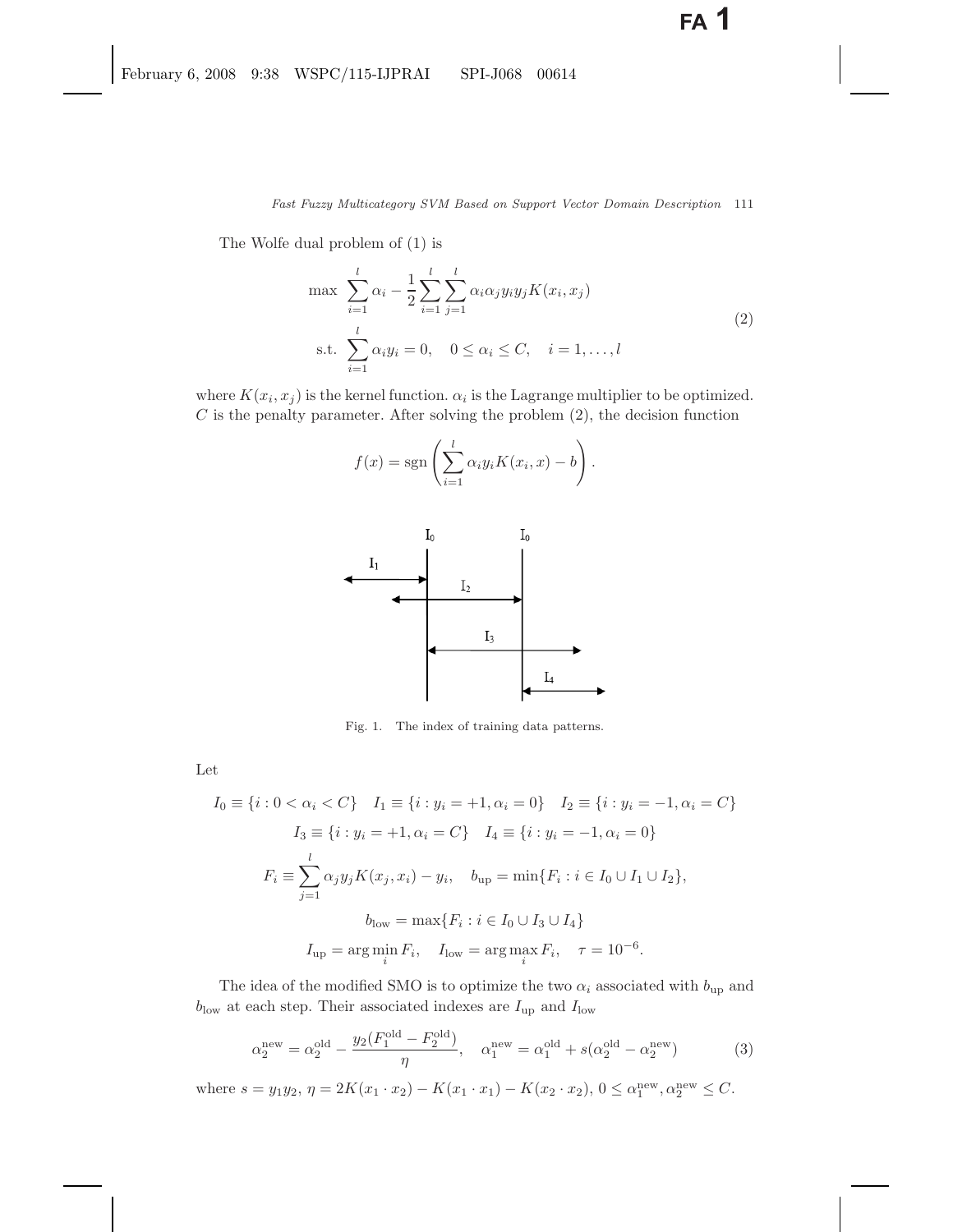112 *X.-Z. Wang, S.-X. Lu & J.-H. Zhai*

After optimizing  $\alpha_1$  and  $\alpha_2$ ,  $F_i$  denoting the error on the *i*th training data pattern, is updated according to the following:

$$
F_i^{\text{new}} = F_i^{\text{old}} + (\alpha_1^{\text{new}} - \alpha_1^{\text{old}}) y_1 K(x_1, x_i) + (\alpha_2^{\text{new}} - \alpha_2^{\text{old}}) y_2 K(x_2, x_i). \tag{4}
$$

Based on the updated values of  $F_i$ ,  $b_{\text{up}}$  and  $b_{\text{low}}$ , the associated index  $I_{\text{up}}$  and  $I_{\text{low}}$  are updated again according to their definitions. The updated values are then used to choose another two new  $\alpha_i$  to optimize at the next step.

The value of (2), represented by Dual, is updated at each step

Dual<sup>new</sup> = Dual<sup>old</sup> - 
$$
\frac{\alpha_1^{\text{new}} - \alpha_1^{\text{old}}}{y_1} (F_1^{\text{old}} - F_2^{\text{old}}) + \frac{1}{2} \eta \left( \frac{\alpha_1^{\text{new}} - \alpha_1^{\text{old}}}{y_1} \right)^2
$$
. (5)

DualityGap, representing the difference between the primal and the dual objective functions in SVM, is calculated by

DualityGap = 
$$
\sum_{i=0}^{l} \alpha_i y_i F_i + \sum_{i=0}^{l} \varepsilon_i
$$
 (6)

where

$$
\varepsilon_i = \begin{cases} C \max(0, b - F_i), & \text{if } y_i = 1 \\ C \max(0, -b + F_i), & \text{if } y_i = -1. \end{cases}
$$

Dual and DualityGap are used for checking the convergence of the program. A simple description of the modified SMO in the sequential form can be summarized as



Fig. 2. The heuristics for picking two  $\alpha_i$ 's for optimization in the modified SMO.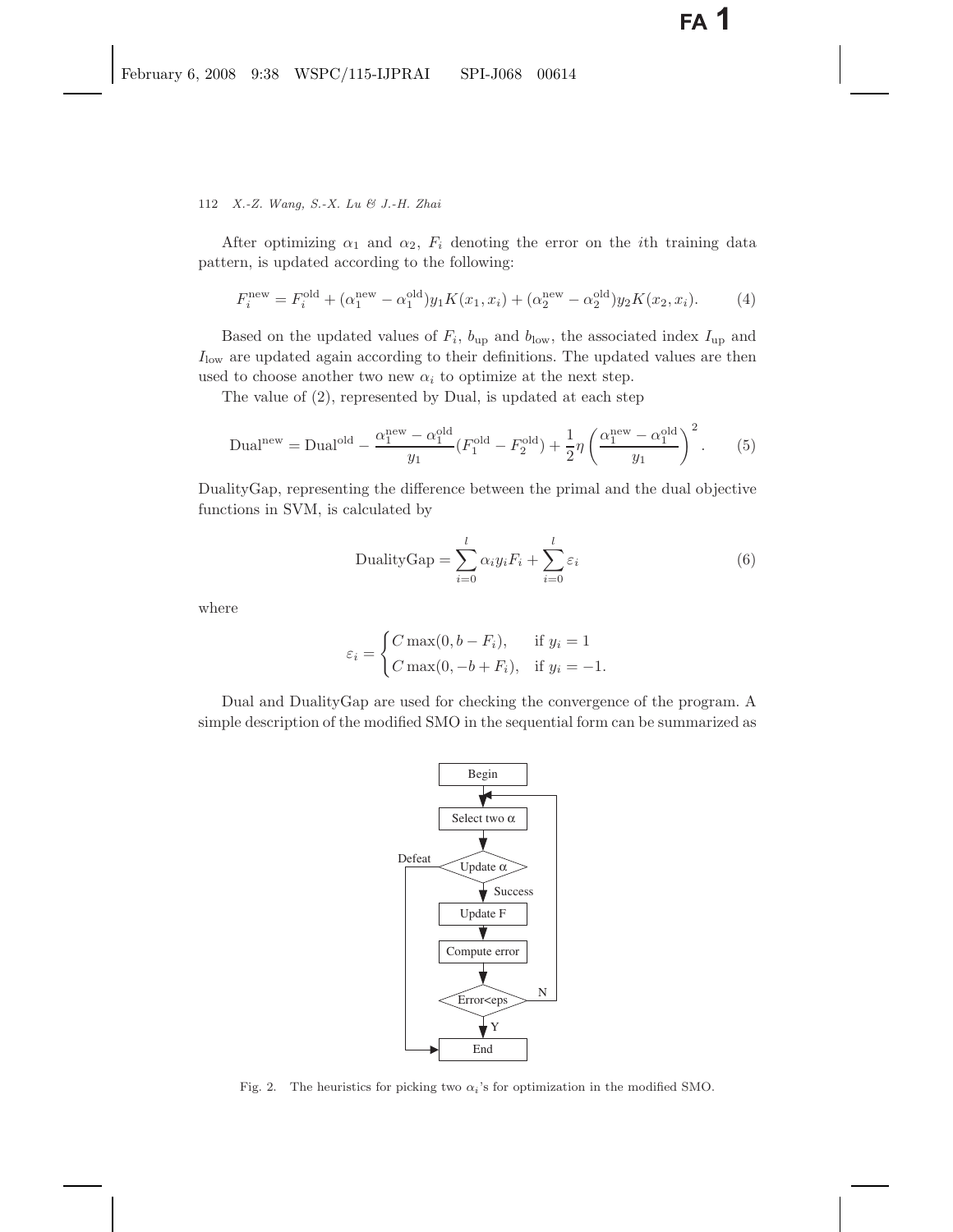### *Modified SMO Algorithm***:**

Initialize  $\alpha_i = 0$ ,  $F_i = -y_i$ , Dual = 0,  $i = 1, \ldots, l$ . Calculate  $b_{\text{up}}$ ,  $I_{\text{up}}$ ,  $b_{\text{low}}$ ,  $I_{\text{low}}$  and DualityGap until DualityGap  $\leq \tau$ |Dual|

- (1) Optimize  $\alpha_{I_{\text{up}}}$ ,  $\alpha_{I_{\text{low}}}$ .
- (2) Update  $F_i$ ,  $i = 1, \ldots, l$  based on Eq. (4).
- (3) Calculate  $b_{\rm up}$ ,  $I_{\rm up}$ ,  $b_{\rm low}$ ,  $I_{\rm low}$ , DualityGap and update Dual.

Repeat.

# **3. A New Fuzzy Multicategory Support Vector Machines**

### **3.1.** *The fuzzy membership*

A method defining the affinity among samples is considered here by using a sphere with minimum volume while containing all (or most of) the samples. When one or a few very remote objects are in the training set, we may obtain a very large sphere that will not represent the data well. Therefore, we allow for some data points outside the sphere and introduce slack variable. Suppose we are given a sequence of training points  $\{x_i, i = 1, \ldots, n\}$ . A sphere with minimum volume is obtained by solving optimal hyperplane problem

$$
\min F(R, a, \xi_i) = R^2 + D \sum_{i=1}^{n} \xi_i
$$
  
s.t.  $||x_i - a||^2 \le R^2 + \xi_i, \quad \xi_i \ge 0, \quad i = 1, ..., n$  (7)

where  $\xi_i$  is slack variable; R is the radius of the minimum sphere; a is the center of the minimum sphere;  $D > 0$  is the penalty parameter.

To solve this optimization we construct the Lagrangian

$$
L(R, a, \beta, \gamma, \xi) = R^2 + D \sum_{i=1}^{n} \xi_i - \sum_{i=1}^{n} \beta_i \{ R^2 + \xi_i - ||x_i - a||^2 \} - \sum_{i=1}^{n} \gamma_i \xi_i
$$
 (8)

where  $\beta_i, \gamma_i$  are Lagrangian non-negative multipliers.

Finding the saddle point of  $L(R, a, \beta, \gamma, \xi)$ , which has to be maximized with respect to  $\beta$ ,  $\gamma$  and minimized with respect to  $R$ ,  $a$ ,  $\xi$ , and setting the partial derivatives with respect to  $R, a, \xi$  to zero, we obtain  $\sum_{i=1}^{n} \beta_i = 1, a = \sum_{i=1}^{n} \beta_i x_i$ ,  $D - \beta_i - \gamma_i = 0, i = 1, \ldots, n.$ 

Applying these equations into the Lagrangian (8), the primal problem (7) can be transformed into the following equivalent dual problem

max 
$$
Q(\beta) = \sum_{i=1}^{n} \beta_i (x_i \cdot x_i) - \sum_{i,j=1}^{n} \beta_i \beta_j (x_i \cdot x_j)
$$
  
s.t.  $\sum_{i=1}^{n} \beta_i = 1, \quad 0 \le \beta_i \le D, \quad i = 1, ..., n.$  (9)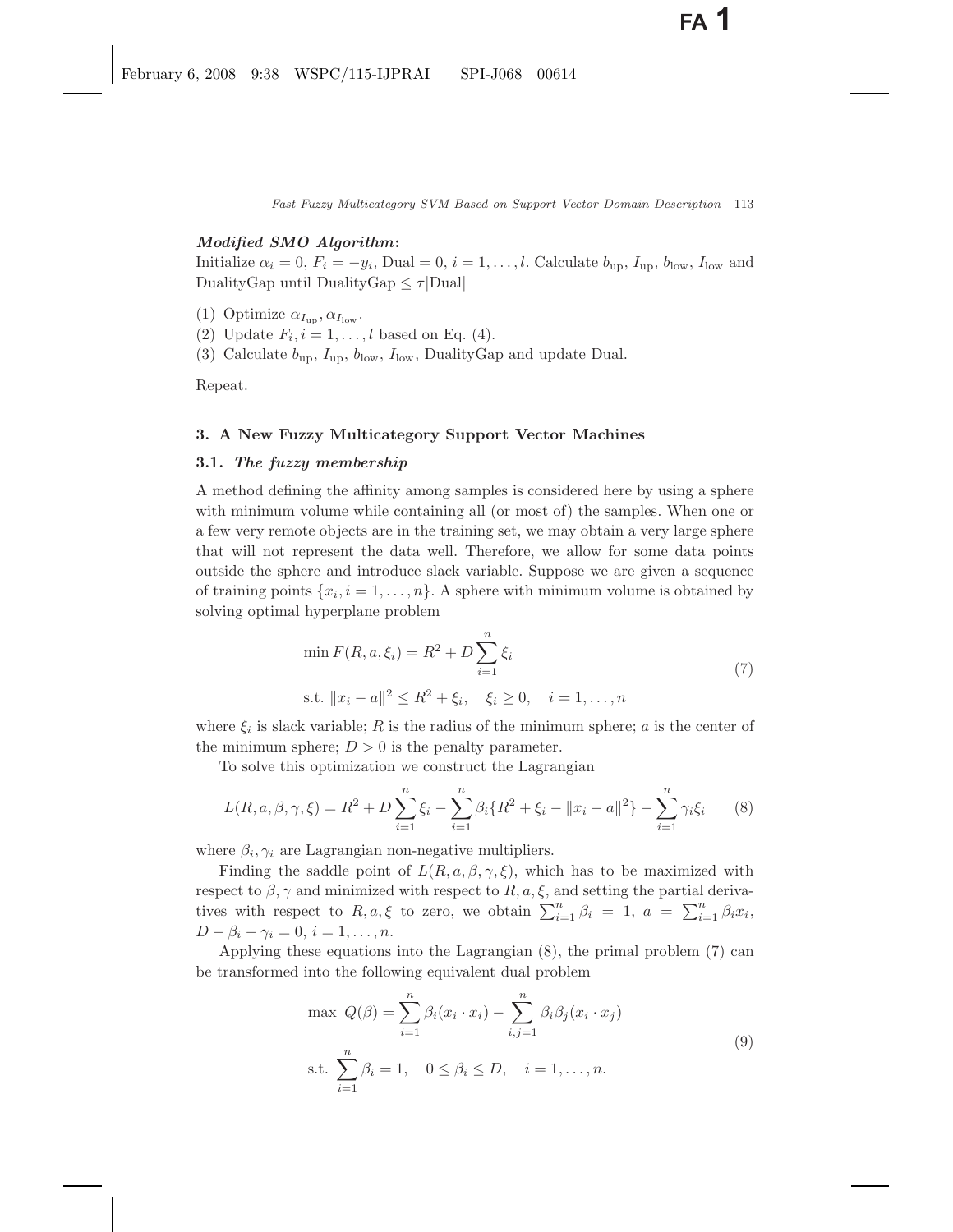### 114 *X.-Z. Wang, S.-X. Lu & J.-H. Zhai*

The radius of the minimum sphere  $R = ||x_i - a||$ , where the point  $x_i$  is a support vector, determined by  $\beta_i$  which is randomly selected in  $(0, D)$ . The objects that have nonzero coefficients  $\beta_i$  are called support objects. Objects with  $\beta_i = D$  are outside the sphere. These support vectors are considered to be outliers or noises. Because of the constraint  $\sum_{i=1}^{n} \beta_i = 1$  and  $\beta_i \geq 0$ , we only choose the parameter D as  $\frac{1}{n} \le D \le 1$ .

The fuzzy membership  $s(x)$  is defined according to the position of samples in sphere space

$$
s(x_i) = \begin{cases} 0.6 \times \left( \frac{1 - \frac{d(x_i)}{R}}{1 + \frac{d(x_i)}{R}} \right) + 0.4, & d(x_i) \le R \\ 0.4 \times \left( \frac{1}{1 + (d(x_i) - R)} \right), & d(x_i) > R \end{cases}
$$
(10)

where  $d(x_i) = ||x_i - a||, i = 1, ..., n$ .

### **3.2.** *Reformulate FMSVM*

Suppose we are given a set  $S$  of labeled training points with associated fuzzy membership  $(x_1, y_1, s_1), \ldots, (x_l, y_l, s_l)$ , each training point  $x_i \in R^N$  is given a label  $y_i \in \{1, 2, ..., k\}$  and a fuzzy membership  $\sigma \leq s_i \leq 1$   $(i = 1, ..., l)$ , where  $\sigma$  is a sufficiently small positive number. Let  $z = \varphi(x)$  denote the corresponding feature space vector with a mapping  $\varphi$  from  $R^N$  to a feature space Z. The fuzzy membership  $s_i$  is the attitude of the corresponding point  $x_i$  toward one class and the parameter  $\xi_i$  is a measure of error in the SVM, the term  $s_i\xi_i$  is a measure of error with different weight.

The optimal hyperplane problem is regarded as the solution to

$$
\min_{(w_m, b_m, \xi^m)} \frac{1}{2} \sum_{m=1}^k ((w_m \cdot w_m) + b_m^2) + \frac{C}{2} \sum_{i=1}^l \sum_{m \neq y_i} s_i^m (\xi_i^m)^2
$$
\n
$$
\text{s.t. } ((w_{y_i} \cdot x_i) + b_{y_i}) \ge (w_m \cdot x_i) + b_m + 2 - \xi_i^m,
$$
\n
$$
i = 1, \dots, l; \quad m, y_i \in \{1, \dots, k\}; \quad m \neq y_i,
$$
\n
$$
(11)
$$

where C is a constant. A smaller  $s_i$  reduces the effect of the parameter  $\xi_i$  in problem  $(11)$  such that the corresponding point  $x_i$  is treated as less important. Note that no explicit non-negative constraint is needed on  $\xi_i^m$ , because if any component  $\xi_i^m$  is negative, the objective function can be decreased by setting that  $\xi_i^m = 0$  while still satisfying the corresponding inequality constraint. Note further that the  $L_2$ -norm of the error vector  $\xi_i^m$  is minimized instead of the L<sub>1</sub>-norm, and the margin between the bounding planes is maximized with respect to both the orientation  $w_m$  and the relative location of samples to the origin  $b_m$ . This formulation has some additional advantages such as strong convexity of the objective function.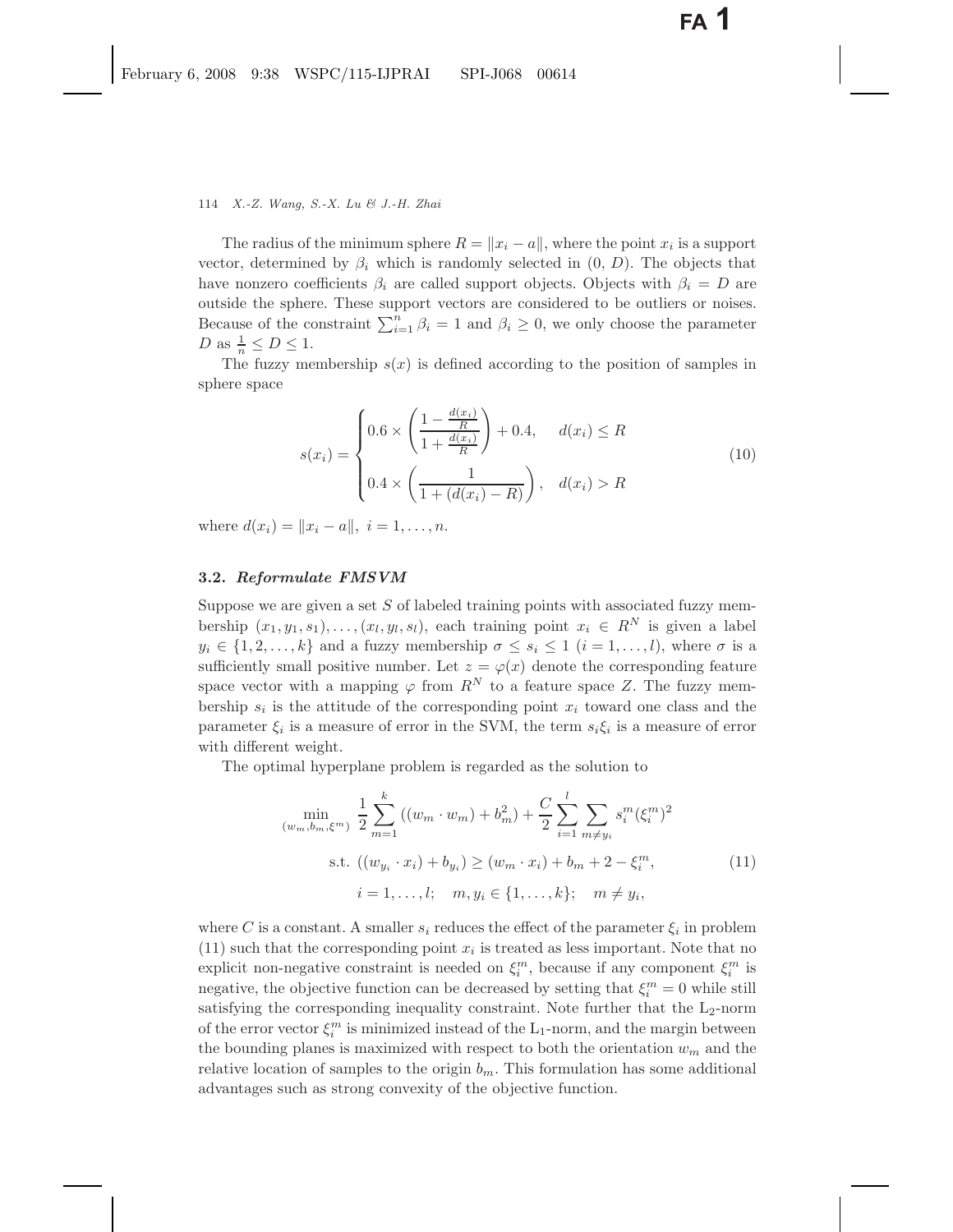To solve this optimization we construct the Lagrangian

$$
L(w, b, \xi, \alpha) = \frac{1}{2} \sum_{m=1}^{k} ((w_m \cdot w_m) + b_m^2) + \frac{C}{2} \sum_{i=1}^{l} \sum_{m=1}^{k} s_i^m (\xi_i^m)^2 - \sum_{i=1}^{l} \sum_{m=1}^{k} \alpha_i^m [((w_{y_i} - w_m) \cdot x_i) + b_{y_i} - b_m - 2 + \xi_i^m]
$$
 (12)

where  $\alpha_i^m$  is the non-negative Lagrangian multipliers, with

$$
\alpha_i^{y_i} = 0, \quad \xi_i^{y_i} = 2, \quad s_i^{y_i} = 1, \quad i = 1, \ldots, l
$$

and constraints  $\alpha_i^m \geq 0, 0 < \sigma \leq s_i^m \leq 1, i = 1, \ldots, l, m \in \{1, \ldots, k\} \backslash y_i$ .

Finding the saddle point of  $L(w, b, \xi, \alpha)$  which has to be maximized with respect to  $\alpha$  and minimized with respect to w, b,  $\xi$ ; and introducing the notation

$$
c_i^n = \begin{cases} 1 & \text{if } y_i = n \\ 0 & \text{if } y_i \neq n \end{cases}, \quad A_i = \sum_{m=1}^k \alpha_i^m. \tag{13}
$$

Computing the partial derivatives with respect to  $w_n, b_n$  and  $\xi_i^n$ , in the saddle point the solution should satisfy the conditions:

$$
\frac{\partial L(w, b, \xi, \alpha)}{\partial w_n} = 0 \Rightarrow w_n = \sum_{i=1}^l (c_i^n A_i - \alpha_i^n) x_i
$$

$$
\frac{\partial L(w, b, \xi, \alpha)}{\partial b_n} = 0 \Rightarrow b_n = \sum_{i=1}^l c_i^n A_i - \sum_{i=1}^l \alpha_i^n
$$

$$
\frac{\partial L(w, b, \xi, \alpha)}{\partial \xi_j^n} = 0 \Rightarrow Cs_j^n \xi_j^n = \alpha_j^n \text{ and } 0 \le \alpha_j^n \le C_1 s_j^n
$$

$$
(14)
$$

where  $C_1 = \max_{i,n} (C\xi_i^n)$ .

Applying these conditions (14) into the Lagrangian (12), the problem (11) can be transformed into the following equivalent dual problem

$$
\max 2 \sum_{i,m} \alpha_i^m + \sum_{i,j,m} \left( -\frac{1}{2} c_j^{y_i} A_i A_j + c_i^m A_i \alpha_j^m - \frac{1}{2} \left( 1 + \frac{1}{Cs_i^m} \right) \alpha_i^m \alpha_j^m \right) + \sum_{i,j,m} \left( -\frac{1}{2} c_j^{y_i} A_i A_j - \frac{1}{2} \alpha_i^m \alpha_j^m + \alpha_i^m \alpha_j^{y_i} \right) (x_i \cdot x_j) \text{s.t. } b_m = \sum_{i=1}^l c_i^m A_i - \sum_{i=1}^l \alpha_i^m, \quad 0 \le \alpha_i^m \le C_1 s_i^m, \quad \alpha_i^{y_i} = 0, \n i = 1, ..., l; \quad m, y_i \in \{1, ..., k\}, \quad m \ne y_i
$$
\n(15)

where  $C_1 = \max_{i,m} (C \xi_i^m)$ .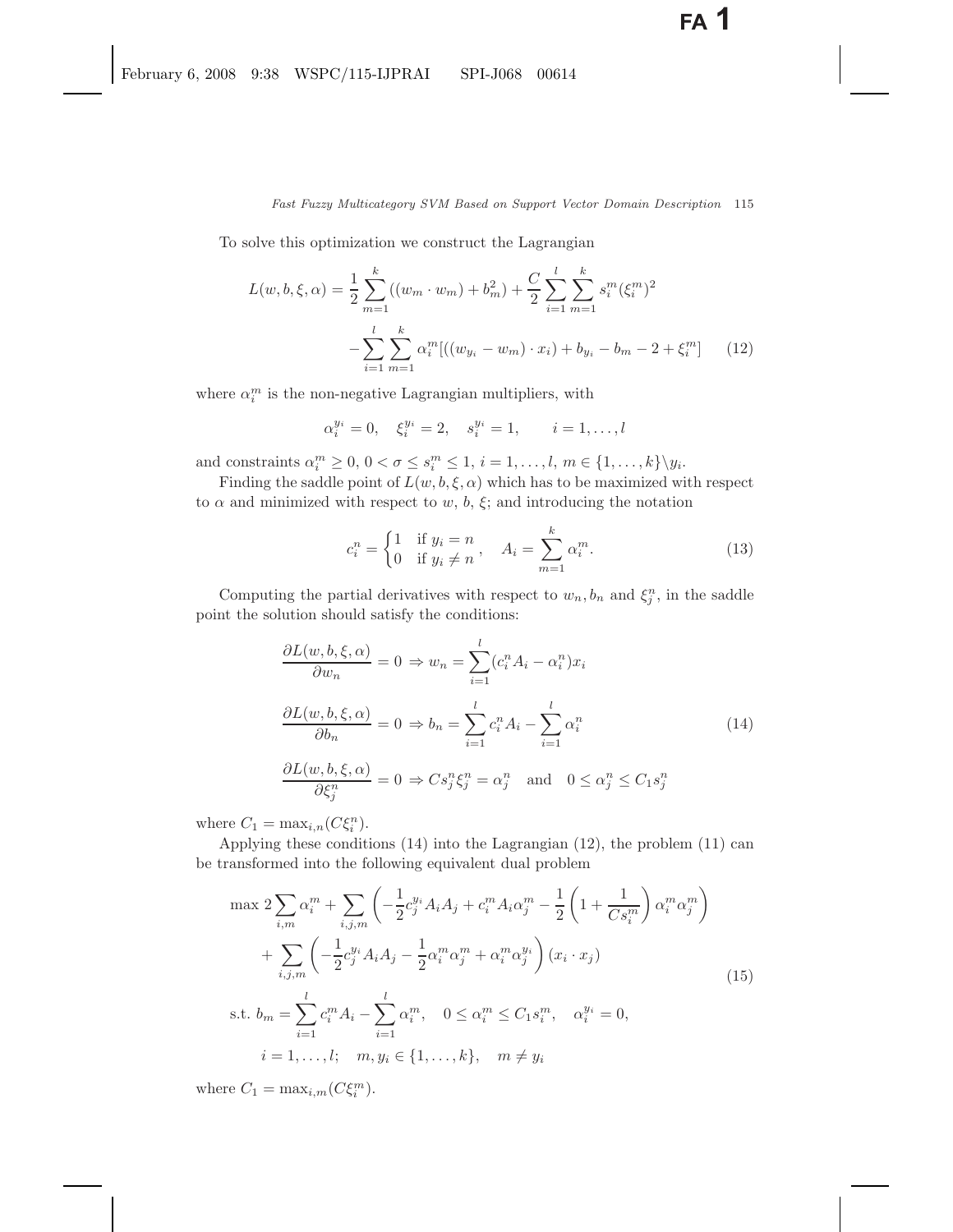#### 116 *X.-Z. Wang, S.-X. Lu & J.-H. Zhai*

This gives the decision function

$$
f(x,\alpha) = \arg \max_{n} \left\{ \sum_{i=1}^{l} (c_i^n A_i - \alpha_i^n) [(x_i \cdot x) + 1] \right\}.
$$
 (16)

As usual, the inner products  $(x_i \cdot x_j)$  can be replaced with the convolution of the inner products  $K(x_i \cdot x_j)$  and the Kuhn–Tucker conditions are defined as

$$
\alpha_i^m [((w_{y_i} - w_m) \cdot x_i) + (b_{y_i} - b_m) - 2 + \xi_i^m] = 0,\ni = 1, ..., l; \quad y_i, m \in \{1, ..., k\}, \quad m \neq y_i.
$$
\n(17)

The point  $x_i$  with the corresponding  $\alpha_i > 0$  is called a support vector. There are also two types of support vectors. One with corresponding  $0 < \alpha_i < C_1 s_i$  lies on the margin of the hyperplane while the other with corresponding  $\alpha_i = C_1 s_i$  is misclassified. An important difference between SVM and FSVM is that the points with the same value of  $\alpha_i$  may indicate a different type of support vectors in FSVM due to the factor  $s_i$ .

The parameter C in SVM controls the tradeoff between the maximization of margin and the amount of misclassifications. In the FMSVM, we can set  $C$  to be a sufficiently large value. It is the same as SVM in that the system will get a narrower margin and allow less misclassifications if we set all  $s<sub>i</sub> = 1$ . With different values of  $s_i$ , we can control the tradeoff of the respective training point  $x_i$  in the system. A small value of  $s_i$  makes the corresponding point  $x_i$  less important in the training.

### *FMSVM Algorithm***:**

- (1) Given training data  $(x_1, y_1), \ldots, (x_l, y_l)$ , parameter D and kernel function, find an optimal solution  $\beta$  by solving the dual problem (9).
- (2) Compute the center of sphere  $a = \sum_{i=1}^{n} \beta_i x_i$  and the radius of sphere  $R =$  $||x_i - a||.$
- (3) Compute the fuzzy membership  $s(x_i)$  according to formula (10).
- (4) Given training data  $(x_1, y_1, s_1), \ldots (x_l, y_l, s_l)$ , parameters C and kernel function etc. find an optimal solution  $\alpha$  by solving the dual problem (15).
- (5) Determine the decision function  $f(x, \alpha) = \arg \max_{n} \left[ \sum_{i=1}^{l} (c_i^n A_i \alpha_i^n) ((x_i \cdot x) \right]$  $+1$ ].

### **4. Numerical Examples**

To evaluate the performance of the proposed method FMSVM, several experiments have been conducted on the UCI machine learning respository<sup>1</sup> and Statlog database.<sup>10</sup> The description for the six selected data sets is given in Table 1.

*Small-scale real-world data: Iris* is from the UCI machine learning respository.<sup>1</sup>

*Large-scale real-world data*: *Segment* (image segmentation), *satimage* (classification in a satellite image), *letter* (classification of the English alphabet images), *DNA* (classification between exons and introns in the DNA sequence) and *vehicle* are from Statlog database.<sup>10</sup>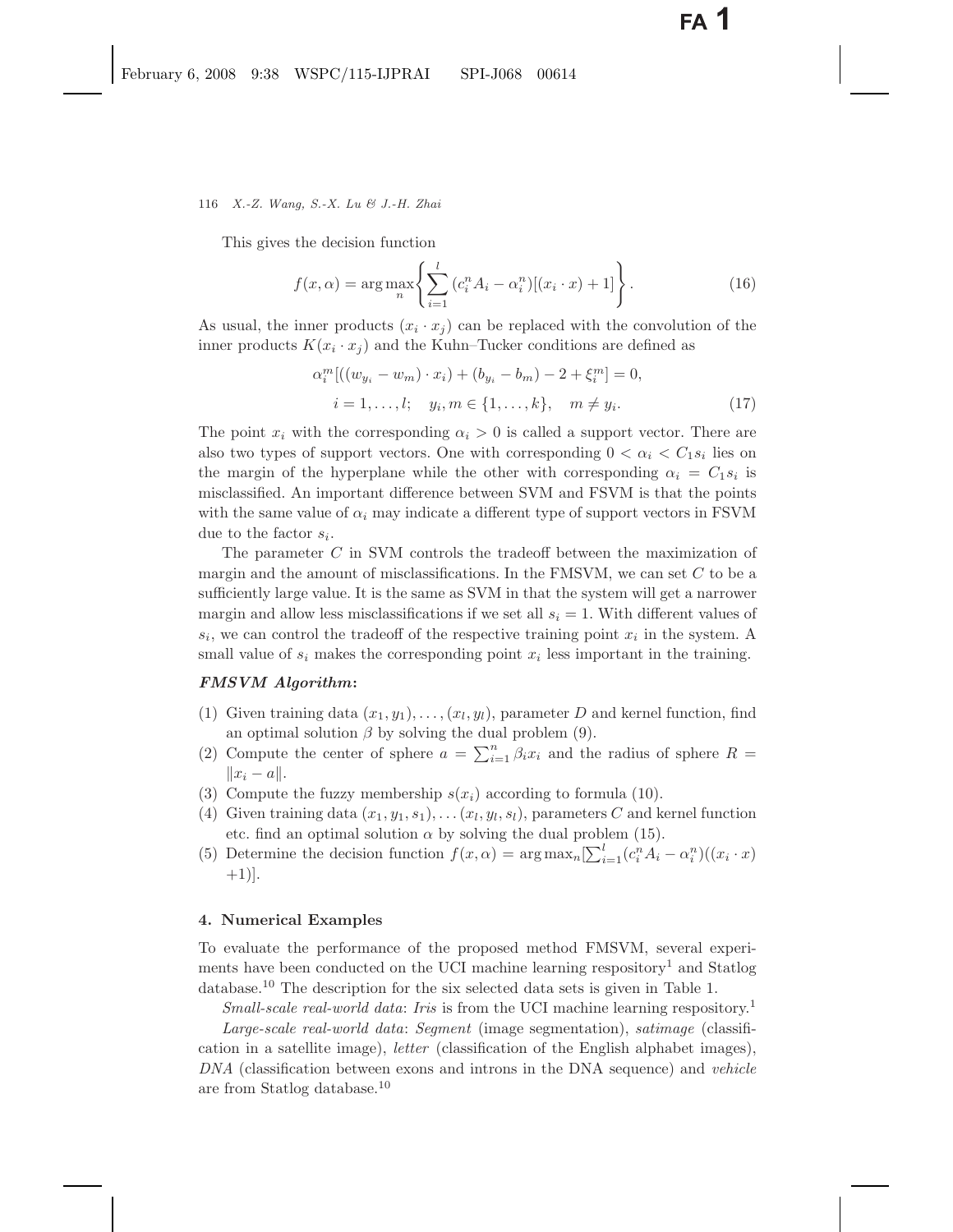| Date Set   | $\#\text{Training Data}$ | $\#\text{Testing Data}$ | $\#\text{Classes}$ | $#$ Attributes |
|------------|--------------------------|-------------------------|--------------------|----------------|
| Iris       | 150                      |                         |                    | 4              |
| Vehicle    | 846                      | $\left( \right)$        | 4                  | 18             |
| Segment    | 2310                     |                         |                    | 19             |
| Satimage   | 4435                     | 2000                    | 6                  | 36             |
| Letter     | 15000                    | 5000                    | 26                 | 16             |
| <b>DNA</b> | 2000                     | 1186                    |                    | 180            |
|            |                          |                         |                    |                |

Table 1. The description of the date sets.

The performance of the FMSVM is compared with three used methods: oneagainst-all SVM (1-a-a), one-against-one SVM (1-a-1) and multiclass support vector machines (MSVM). The criteria for evaluating the performance of these methods are their accurate rate of classification in Table 4, and model building time in Table 5.

We choose the best parameters by performing the model selection. That is, alternative models are constructed on the training data where the test data are assumed unknown and then the parameter set, with the best performance for the test set, is selected for constructing the final model. In the experiment of determining fuzzy membership, the detailed descriptions of parameter values are given in Table 2. In the experiment of four SVM methods, to reduce the search of parameter sets, here we train all datasets only with the RBF kernel  $K(x_i, x_j) \equiv e^{\gamma ||x_i - x_j||^2}$ . For each problem, we estimate the generalized accuracy by using different kernel parameters  $\gamma$  and cost parameters C. For datasets *satimage*, *letter* and *DNA* where both training and testing sets are available, for each pair of  $(C, \gamma)$ , the validation performance is measured by training 70% of the training set and testing the other 30% of the training set. Then, we train the whole training set by using the pair of  $(C, \gamma)$  that achieves the best validation rate and predict the test set. The resulting accuracy is presented in Table 3. For datasets *iris*, *vehicle* and *segment* where test data may not be available, we simply conduct a ten-fold cross-validation on the whole training data and report the average rate of the ten-fold cross-validation.

Table 2. Parameters in methods.

| Kernel |     | Epsilon |
|--------|-----|---------|
| Linear | 0.3 | 1e-7    |

| Table 3. Parameters $(C, \gamma)$ $(C$ : cost parameter, $\gamma$ : kernel parameter). |  |  |  |  |  |  |  |
|----------------------------------------------------------------------------------------|--|--|--|--|--|--|--|
|----------------------------------------------------------------------------------------|--|--|--|--|--|--|--|

| Date Set   | $1-a-1$            | $1-a-a$               | MSVM               | <b>FMSVM</b>       |
|------------|--------------------|-----------------------|--------------------|--------------------|
| Iris       | $(2^{12}, 2^{-9})$ | $(2^9, 2^{-3})$       | $(2^{10}, 2^{-7})$ | $(2^{10}, 2^{-7})$ |
| Vehicle    | $(2^9, 2^{-4})$    | $'2^{11}$<br>$2^{-4}$ | $(2^9, 2^{-4})$    | $(2^9, 2^{-4})$    |
| Segment    | $(2^6, 2^0)$       | $(2^7,\,2^0)$         | $(2^0, 2^3)$       | $(2^0, 2^3)$       |
| Satimage   | $(2^4, 2^0)$       | $(2^2, 2^1)$          | $(2^2, 2^2)$       | $(2^2, 2^2)$       |
| Letter     | ${2^4,\,2^2}$      | $(2^2, 2^2)$          | $(2^3,\, 2^2)$     | $(2^3, 2^2)$       |
| <b>DNA</b> | $(2^3, 2^{-6})$    | $(2^2, 2^{-6})$       | $(2^1, 2^{-6})$    | $(2^1, 2^{-6})$    |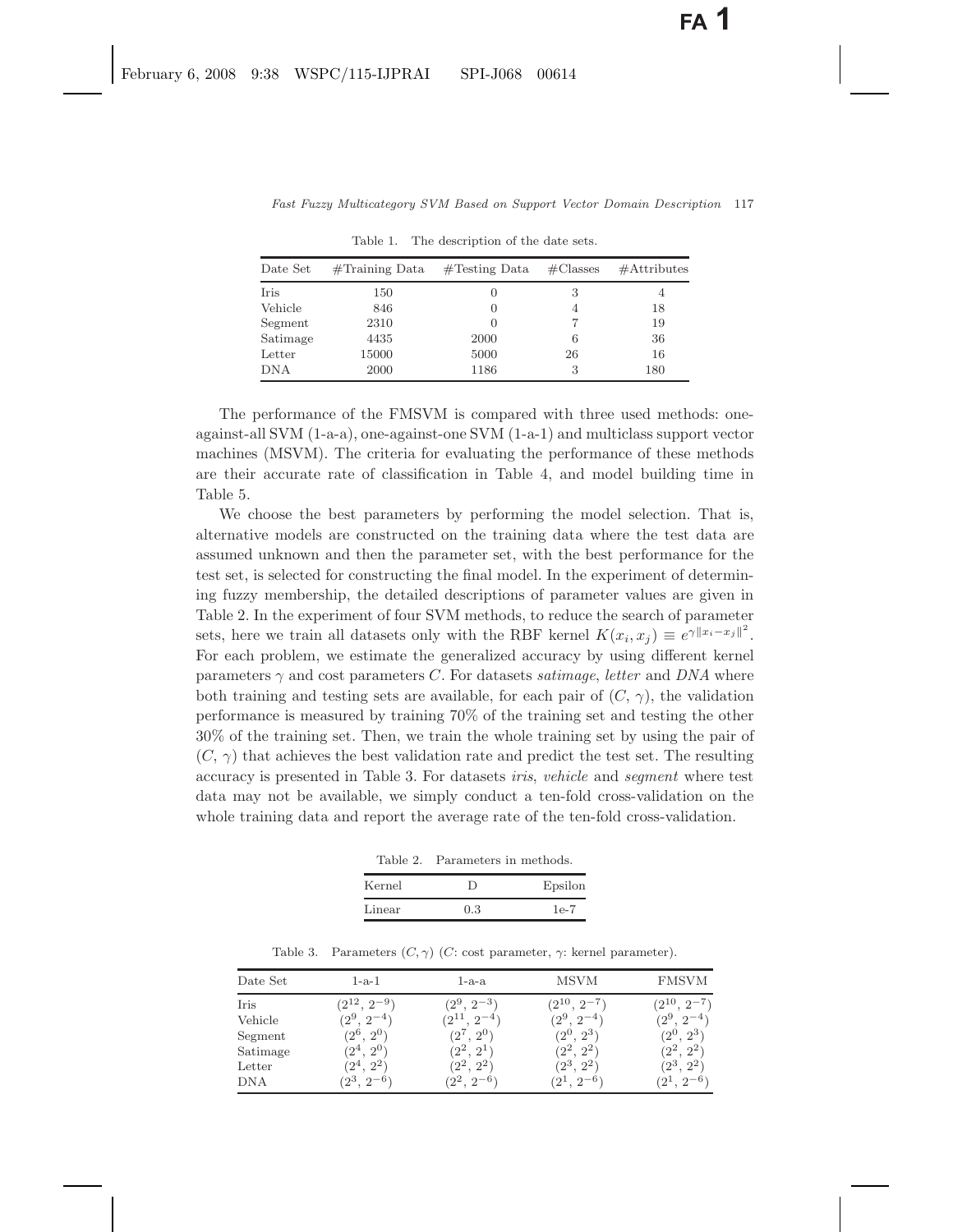| Date Set   | $1 - a - 1$ | $1-a-a$ | <b>MSVM</b> | <b>FMSVM</b> |
|------------|-------------|---------|-------------|--------------|
| Iris       | 100         | 100     | 100         | 97.333       |
| Vehicle    | 86.1702     | 86.5248 | 86.8794     | 86.882       |
| Segment    | 96.8254     | 96.2963 | 95.9436     | 96.98        |
| Satimage   | 90.35       | 90.9    | 90.7        | 91.35        |
| Letter     | 97.02       | 96.92   | 96.84       | 97.97        |
| <b>DNA</b> | 94.5194     | 94.688  | 94.6037     | 95.76        |

Table 4. Testing accuracy  $(\%)$ .

|      | 94.5194 | 94.688  | 94.6037 | 95.7 |
|------|---------|---------|---------|------|
| эr   | 97.02   | 96.92   | 96.84   | 97.9 |
| nage | 90.35   | 90.9    | 90.7    | 91.3 |
| nent | 96.8254 | 96.2963 | 95.9436 | 96.9 |
| ULT  | 00.1104 | 00.0440 | 00.0104 | ou.c |

Table 5. Times (seconds).

| Date Set    | $1 - a - 1$ | $1-a-a$ | <b>MSVM</b> | <b>FMSVM</b> |
|-------------|-------------|---------|-------------|--------------|
| <b>Iris</b> | 0.5         | 0.10    | 0.9         | 0.91         |
| Vehicle     | 1.1         | 2.3     | 17          | 19           |
| Segment     | 1.2         | 2.4     | 2.7         | 2.8          |
| Satimage    | 2.2         | 4.1     | 7.3         | 7.7          |
| Letter      | 33          | 1105    | 540         | 675          |
| <b>DNA</b>  | 1.9         | 2.8     | 2.2         | 3.1          |

Experimental results are shown in Tables 4 and 5. For making support vector machine (SVM) more practical, we use an implement of the modified sequential minimal optimization (SMO) that can quickly solve SVM quadratic programming (QP) problems. The experimental results demonstrate that by using the proposed method (FMSVM) a better or comparable performance is achieved in terms of accuracy and efficiency for most of the multiclass data sets (except iris data). For the testing error accuracy, the FMSVM is the best (except iris data). The generalization ability of the FMSVM is superior to the other three methods while its training speed is a little slower. The main factor for training/testing change is that we use the fuzzy membership. For the training time, one-against-one SVM is the best. Compared with the methods of Refs. 19 and 20, the FMSVM by using the modified SMO is much faster.<sup>19</sup>,<sup>20</sup>

### **5. Conclusions**

This paper proposes a fast fuzzy classifier of multicategory support vector machines (FMSVM) based on support vector domain description (SVDD). The main idea is that the proposed FMSVM extends the method of multiclass support vector machines (MSVM) by using a fuzzy membership to each input point. The fuzzy membership is determined by support vector domain description (SVDD). For making support vector machine (SVM) more practical, we use an implement of the modified sequential minimal optimization (SMO). Compared with the existing SVMs, the newly proposed FMSVM shows improvement in classification accuracy and reduction of the effects of noises and outliers. The experiment also shows the efficiency of the SMO for expenditing the training of SVM.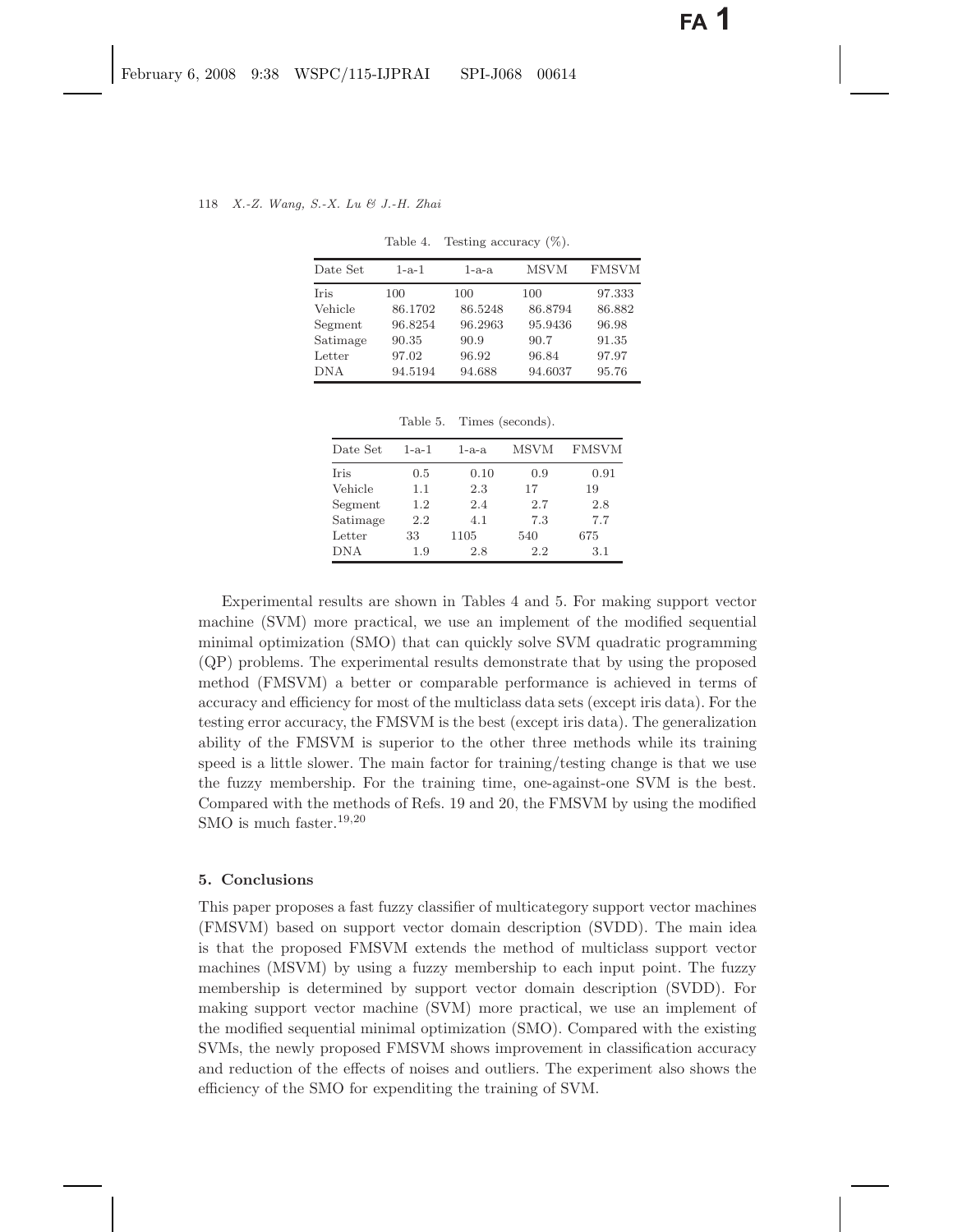The algorithm is effective and efficient for datasets. Further research involves the parallelization of the algorithm for handling large datasets and selection of proper fuzzy membership function.

### **Acknowledgments**

The author acknowledges the financial support from the National Natural Science Foundation of China (Project No. 60473045), Hebei Hi-tech project (04213533) and the plan of 100 excellent innovative scientists in Hebei Province.

### **References**

- 1. C. Blake and C. J. Merz, UCI repository of machine learning databases, University of California, Irvine, CA (2002). http://www.ics.uci.edu/∼mlearn/MLRepository.html.
- 2. L. J. Cao, S. S. Keerthi, C.-J. Ong and J. Q. Zhang, U. Periyathamby, X. J. Fu and H. P. Lee, Parallel sequential minimal optimization for the training of support vector machines, *IEEE Trans. Neural Networks* **17**(4) (2006) 1039–1049.
- 3. C. C. Chang and C. J. Lin, LIBSVM: a library for support vector machines [online]. Available: http://www.csie.ntu.edu.tw/∼cjlin/libsvm/.
- 4. C. W. Hsu and C. J. Lin, A comparison of methods for multicategory support vector machines, *IEEE Trans. Neural Networks* **13**(2) (2002) 415–425.
- 5. T. Joachims, Making large-scale SVM learning practical, *Advances in Kernel Methods — Supprot Vector Learning*, eds. B. Schölkopf, C. J. C. Burges and A. J. Smola (MIT Press, Cambridge, MA, 1998), pp. 169–184.
- 6. S. S. Keerthi, S. K. Shevade, C. Bhattaacharyya and K. R. K. Murthy, Improvements to Platt's SMO algorithm for SVM classifier design, *Neural Comput.* **13** (2001) 637–649.
- 7. U. H.-G. Kreßel, Pairwise classification and support vector machines, *Advances in Kernel Methods: Support Vector Learning*, eds. B. Schölkopf, C. J. C. Burges and A. J. Smola (MIT Press, Cambridge, MA, 1999), pp. 255–268.
- 8. C. F. Lin and S. D. Wang, Fuzzy support vector machines, *IEEE Trans. Neural Networks* **13**(2) (2002) 464–471.
- 9. C. F. Lin and S. D. Wang, Training algorithm for fuzzy support vector machines with noisy data, *Patt. Recogn. Lett.* **25** (2004) 1647–1656.
- 10. D. Michie, D. J. Spiegelhalter and C. C. Taylor, *Machine Learning, Neural and Statistical Classification* (Prentice Hall, Englewood Cliffs, NJ, 1994), data available at ftp://ftp.ncc.up.pt/pub/statlog/.
- 11. A. Navia-V´azquez and E. Parrado-Hern´andez, Support vector machine interpretation, *Neurocomput. Lett.* **69** (2006) 1754–1759.
- 12. J. Platt, Fast training of support vector machines using sequential minimal optimization, *Advances in Kernel Methods — Support Vector Learning*, eds. B. Schölkopf, C. J. C. Surges and A. J. Smola (MIT Press, 1999), pp. 185–208.
- 13. J. C. Platt, N. Cristianini and J. Shawe-Taylor, *Large Margin DAG's for Multicategory Classification*, Advances in Neural Information Processing Systems, Vol. 12 (MIT Press, Cambridge, MA, 2000), pp. 547–553.
- 14. S. K. Shevade, S. S. Keerthi, C. Bhattacharyya and K. R. K. Murthy, Improvements to the SMO algorithm for SVM regression, *IEEE Trans. Neural Network* **11**(5) (2000) 1188–1193.
- 15. D. M. J. Tax and R. P. W. Duin, Support vector data description, *Mach. Learn.* **54** (2004) 45–66.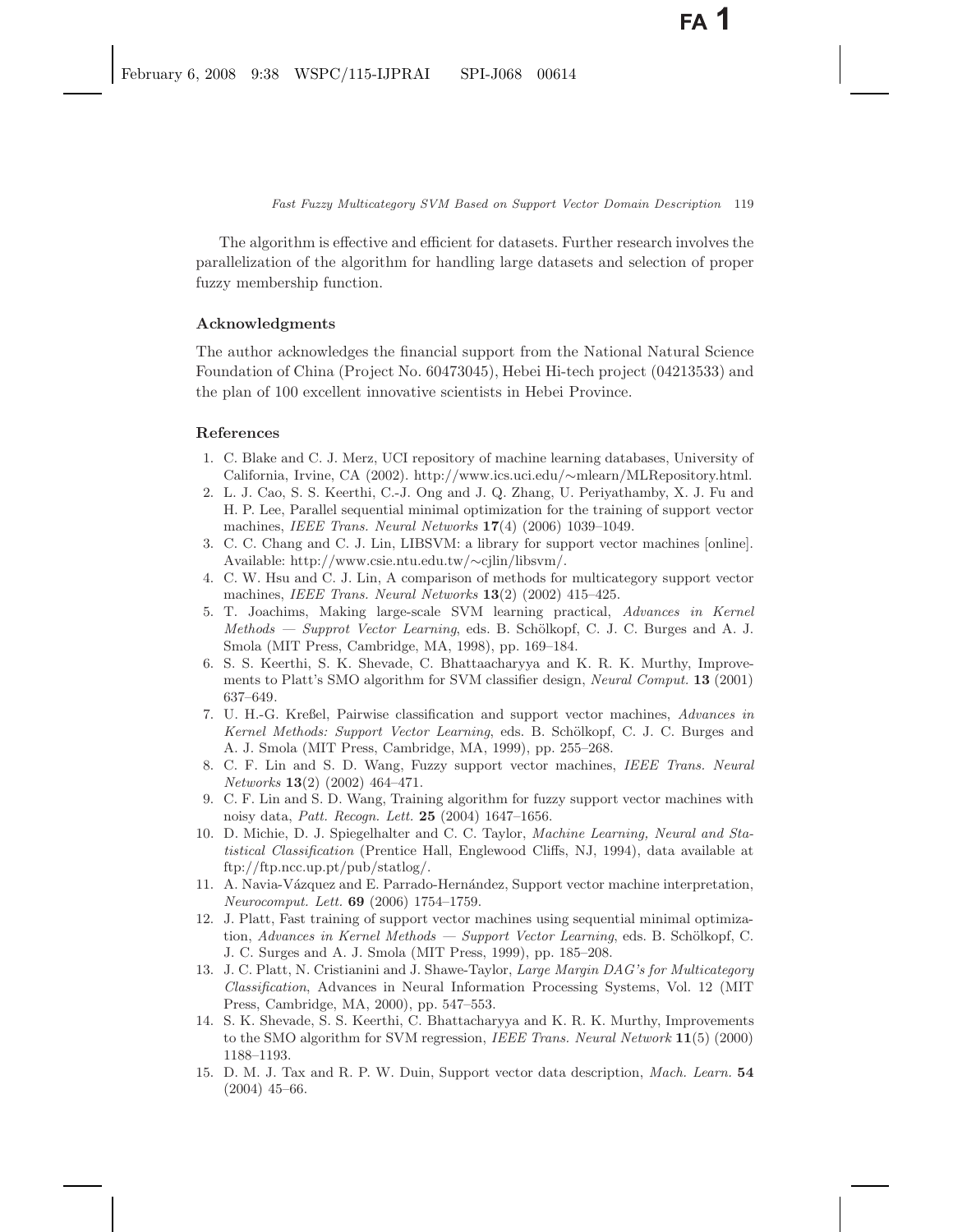- 120 *X.-Z. Wang, S.-X. Lu & J.-H. Zhai*
- 16. D. M. J. Tax and R. P. W. Duin, Support vector domain description, *Patt. Recogn. Lett.* **20** (1999) 1191–1199.
- 17. D. Tsujinishi and S. Abe, Fuzzy least squares support vector machines for multicategory problems, *Neural Networks* **16** (2003) 785–792.
- 18. V. N. Vapnik, *The Nature of Statistical Learning Theory* (Springer, NY, 2000).
- 19. X. Wang and S. Lu, Improved fuzzy multicategory support vector machines classifier, *Proc. 2006 Int. Conf. Machine Learning and Cybernetics* **6** (2006) 3585–3589.
- 20. J. Weston and C. Watkins, Multi-class support vector machines, *Proc. ESANN99*, ed. M. Verleysen (Brussels, Belgium, 1999).



**Xi-Zhao Wang** is presently the Dean and Professor of the Faculty of Mathematics and Computer Science, Hebei University, China. He received his Ph.D. degree in computer science from Harbin Institute of Technology,

Harbin, China, in 1998. From 1998 to 2001, he served as a Research Fellow in the Department of Computing, Hong Kong Polytechnic University, Hong Kong.

He has 150+ publications including 2 books, 5 book chapters, and 52 journal papers in *IEEE Transactions on PAMI/SMC/FS*, *Fuzzy Sets and Systems*, *Pattern Recognition*, etc. He has been the PI/co-PI for 16 research projects supported partially by the National Natural Science Foundation of China and the Research Grant Committee of Hong Kong Government. He is an IEEE Senior Member, the Chair of IEEE SMC Technical Committee on Computational Intelligence, an Associate Editor of *IEEE Transactions on SMC*, Part B, an Associate Editor of *Pattern Recognition and Artificial Intelligence*, an editorial board member of *Information Sciences*. Prof. Wang was the recipient of the IEEE-SMCS Outstanding Contribution Award in 2004 and the recipient of IEEE SMCS Best Associate Editor Award in 2006.

His main research interests include learning from examples with fuzzy representation, fuzzy measures and integrals, neurofuzzy systems and genetic algorithms, feature extraction, multi-classifier fusion and applications of machine learning.



**Shu-Xia Lu** received the B.Sc. and M.Sc. degrees in mathematics from Hebei University, Baoding, China, in 1988 and 1991, respectively, and the Ph.D. degree from Hebei University, Baoding, China, in 2007. Since 1991, she

worked as a Lecturer and then an Associate Professor in the Faculty of Mathematics and Computer Science, Hebei University.

Her main research interests include clustering algorithm, SVMs, feature extraction, and applications of machine learning.



**Jun-Hai Zhai** received his B.S. degree in mathematics and M.S. degree in computing mathematics from Lanzhou University in 1988 and 2000, respectively; He is currently a doctoral candidate in the School of Physics Science and

Technology at Hebei University of China.

His primary research interests include machine learning, wavelet analysis, pattern recognition and intelligent computing.